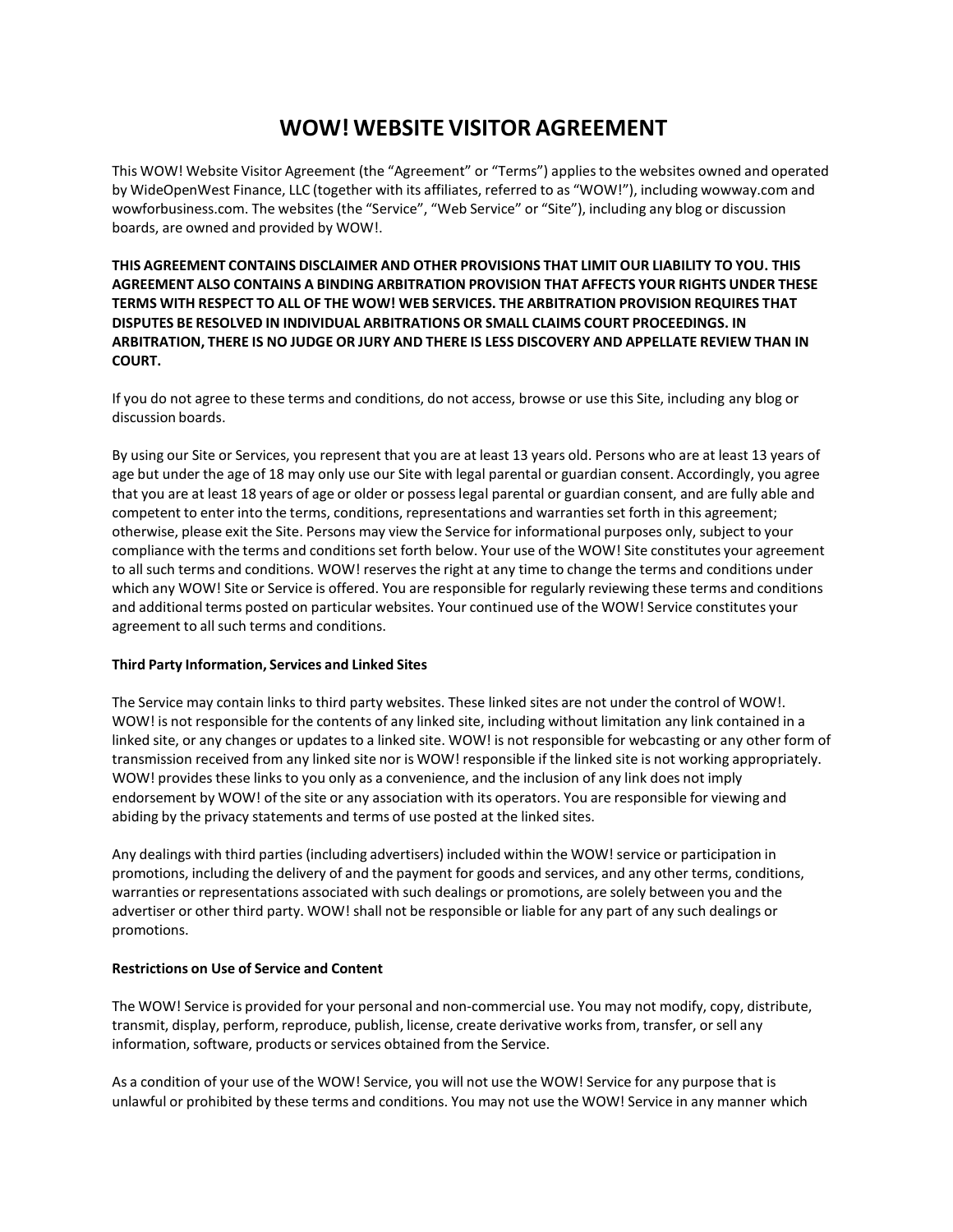could damage, disable, overburden, or impair the WOW! Service (or the network(s) or system(s) connected to the WOW! Service) or interfere with any other party's use and enjoyment of the WOW! Service. You may not attempt to gain unauthorized accessto any restricted area within the WOW! Service, other accounts, computersystems or networks connected to the WOW! Service, through hacking, password mining or any other means. You may not obtain or attempt to obtain any materials or information through any means not intentionally made available through the WOW! Service.

You understand that, except for information, products or services clearly identified as being supplied by WOW!, WOW! does not operate, control or endorse any information, products or services on the Internet in any way. Except for WOW!-identified information, products or services, all information, products and services offered through the Service or on the Internet generally are offered by third partiesthat are not affiliated with WOW!. You also understand that WOW! cannot and does not guarantee or warrant that files available for downloading through the Service will be free of infection or viruses, worms, Trojan horses or other code that manifest contaminating or destructive properties. You are responsible for implementing sufficient procedures and checkpoints to satisfy your particular requirements for accuracy of data input and output, and for maintaining a means external to the Service for the reconstruction of any lost data.

## **Copyright and Trademarks**

The entire contents of the Service are protected by copyright, trademark and other intellectual property laws. Unless otherwise identified, the owner of the copyright is WideOpenWest Finance, LLC. You may print and download portions of material that is owned by WOW! from the different areas of the Service solely for your own personal, non-commercial use. Any other copying, redistribution, retransmission or publication of any such downloaded material, is strictly prohibited without the express written consent of WOW!, or any third party information provider to the Service who may own the copyrighted material. You agree not to change or delete any proprietary notices from materials downloaded from the Service.

WOW! Internet, Cable and Phone™, WOW!™, WideOpenWest™, Knology, NuLink, WOW! Ultra TV® and the WOW!, Knology and NuLink design logos are trademarks and/or service marks of WideOpenWest Finance, LLC or its affiliates. Any rights not expressly granted herein are reserved. Any use of WOW's marksis strictly prohibited without the express permission of WOW!. Other marks that appear on this Site may be marks of third partiesthat are not affiliated with WOW!. WOW! and its affiliates do not control or endorse the content of third party websites. You may not use any trademark or service mark appearing on this Site without the prior written consent of the owner of the mark.

#### **Ordering Products and Services**

You may order certain WOW! products and services through this Site. All orders you make through this Site are subject to the availability, terms, and other conditions that apply to the particular products and services at the time you place your order. All products and services, their contents, availability, and pricing are subject to change at any time with or without notice. Please fully read the terms and disclaimers accompanying any products or services that you order through this Site.

## **WOW! Policies Regarding Your Submissionsto this Site (including Submissionsto our Blog) Submissions and Postings; Acceptable Use.**

You are solely responsible for any information or content that you submit or post on this Site. By using this Site:

• You agree that you will not: (i) submit, post or transmit through or to the Site any information, data, text, files, links, software, or other materials that WOW! in its sole discretion considers to be unlawful, harmful, disruptive, threatening, abusive, harassing, tortious, defamatory, libelous, an invasion of another's privacy, vulgar, obscene, pornographic, hateful, racially, ethnically or otherwise objectionable or which threatens our relationships with our partners, customers or suppliers, or infringes on the ability of others to enjoy this Site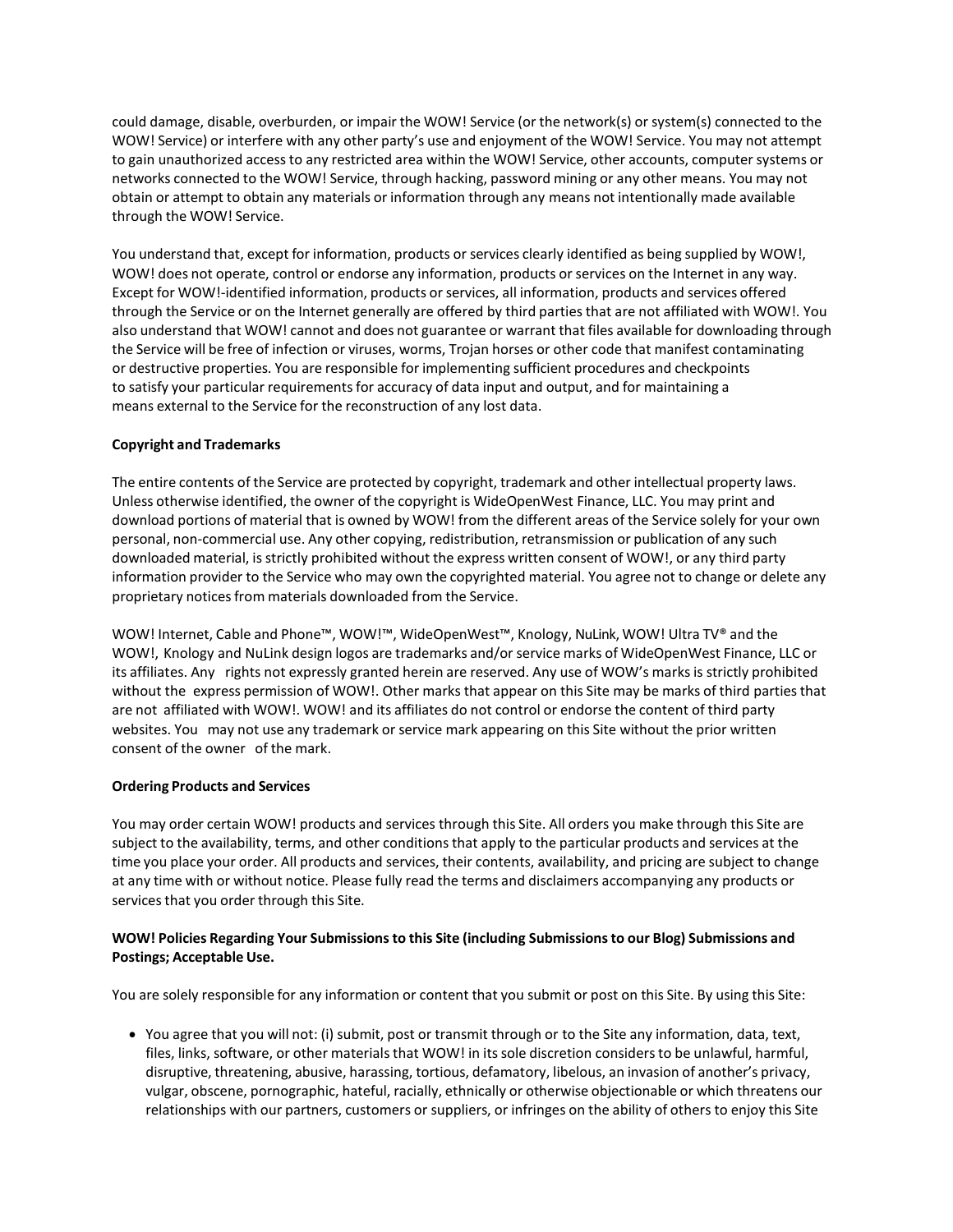or on the rights of others; (ii) attempt to conceal or misrepresent the identity of the sender or person submitting the information, or falsely state or otherwise misrepresent your affiliation with a person or entity; (iii) disrupt the normal flow of the Site, including any dialogue on the Site or otherwise act in a manner that negatively affects other participants; (iv) send spam, junk mail, chain letters or other direct marketing communications or post, transmit or link to any unsolicited or unauthorized advertising (including advertising of non-WOW! services or products), promotional materials, or any other forms of solicitation or commercial content; (v) intentionally or unintentionally perform or promote any activity that would violate any applicable local, state, national or international law, including but not limited to any regulations having the force of law while using or accessing the Site; (vi) post or transmit executable programming of any kind, including viruses, spyware, Trojan horses, Easter eggs, or any other form of computer programming, including material that containssoftware viruses, worms, disabling code, or any other computer code, files or programs designed to interrupt, destroy or limit the functionality of any computersoftware or hardware or telecommunications equipment; (vii) post Submissions or use the Site in such a way that damagesthe image or rights of WOW!, other users or third parties; (viii) create any frames at any other websites pertaining to any portions of this Site; (ix) submit, post or transmit any material that you do not have a right to make available under any law or under contractual or fiduciary relationships; (x) submit, post or transmit any material that infringes any patent, trademark, trade secret, copyright or other proprietary rights of any party; or (xi) collect or store, or attempt to collect or store, personal data about third parties without their knowledge or consent, or to share confidential information of any party; and

- Except and only to the extent required as part of a WOW! registration process, you agree not to submit, post or transmit any "sensitive" personally identifiable information over the Site, which may include, but not be limited to, any information about yourself or another person that may relate to health or medical conditions, social security numbers or national identifiers, credit card, bank account or other financial information, other information concerning sex life, political opinions, criminal charges or convictions, religious or philosophical beliefs, racial or ethnic origin, or other sensitive matters; and
- You agree not to submit, post or transmit any content to the Site that may be construed as political lobbying, solicitations or contributions or use the Site to link to any sites or political candidates or parties or use the Site to discuss political campaigns, issues or for taking a position on any legislation or law.

We retain the right to deny access to anyone who we believe has violated these terms or any other term of this agreement.

#### **Our Use of Your Submissions and Postings.**

WOW! welcomes your feedback, comments and ideas about this Site and our products and services. Any communications you send or post to this Site (including any blog or discussion board) or otherwise to WOW! are, except as otherwise provided herein or in our Website Privacy Statement, deemed to be submitted on a VOLUNTARY, NON-CONFIDENTIAL basis. WOW! reservesthe right to monitor, prohibit, restrict, block, suspend, terminate, delete, or discontinue your access to the Site (including any blog or discussion board), at any time, without notice and for any reason and in itssole discretion. WOW! may remove, delete, block, filter or restrict by any other means any materials in WOW's sole discretion. You understand and agree that WOW! may disclose your communications and activities with WOW! in response to lawful requests by governmental authorities, including Patriot Act requests, judicial orders, warrants or subpoenas, or for the protection of WOW's rights. You agree that in the event that WOW! exercises any of its rights hereunder for any reason, WOW! will have no liability to you.

By submitting or posting any content, including your remarks, ideas, graphics, photographs, audio, video or other information or materials communicated to WOW! through this Site (a "Submission"), you grant to WOW! the irrevocable, royalty- free, perpetual, unrestricted worldwide right to, in itssole discretion, reproduce, use, publish, display, modify, adapt, edit, correct, improve, translate, prepare derivative worksfrom, disclose, distribute, transfer, perform, post or otherwise use the Submission in any way and for any purpose, in whole or part and/or to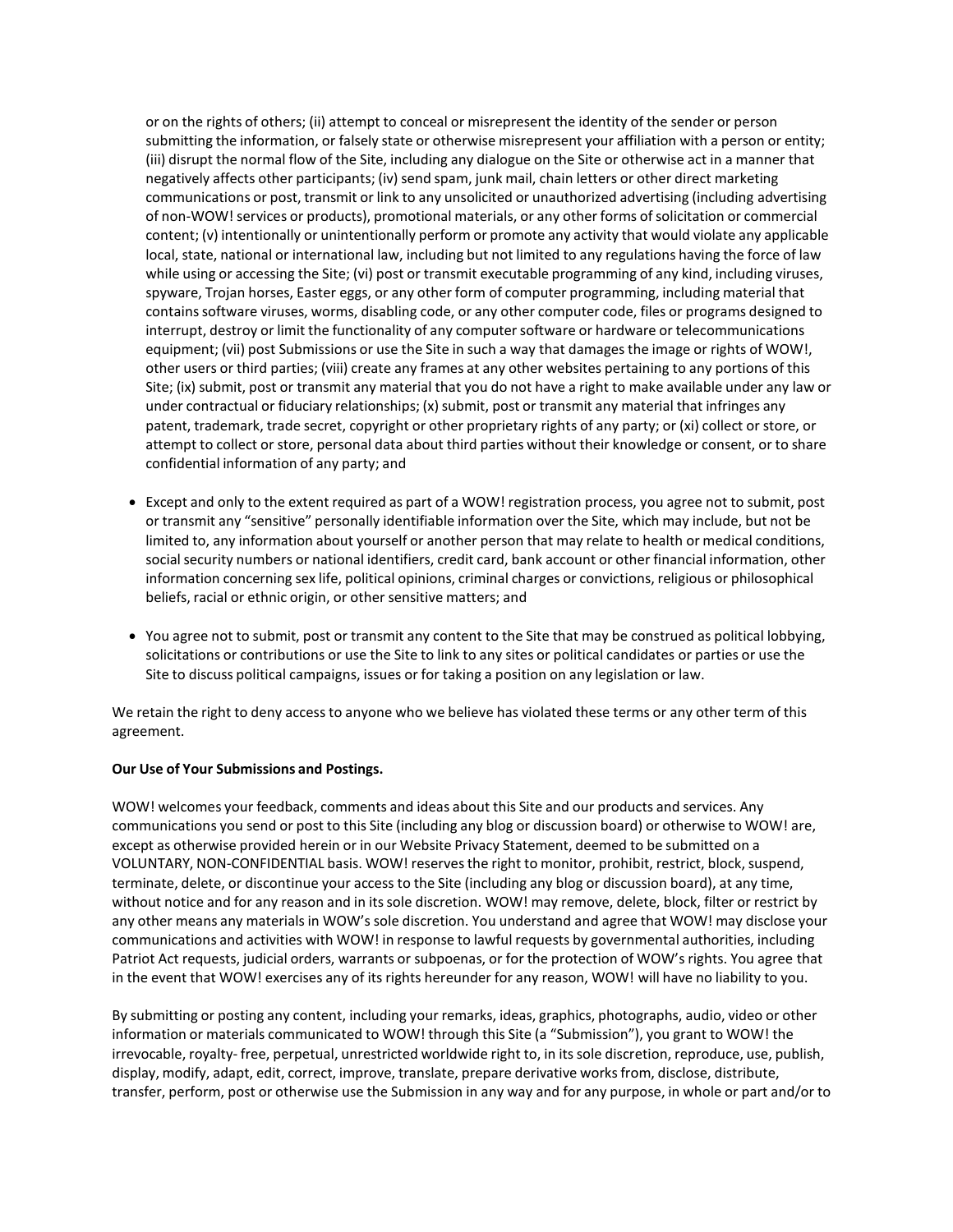incorporate it in other worksin any form, media, or technology now known or later developed and to exercise the same rights with respect to such works. All such uses by WOW! shall be without liability or obligation of any kind to you. These uses may include, for example, use of the Submission, including any works, marks or names, ideas, inventions, concepts, techniques or know-how disclosed therein, for any purpose without any obligation to compensate the originator of such communications and without liability to that person. Except as described in our Website Privacy Policy, WOW! will not be required to treat any Submissions as confidential.

You agree that you shall have no recourse against WOW! for any alleged or actual infringement or misappropriation of any proprietary right in a Submission and that the Submissionsto WOW!, including the posting of materials to any blog, forum or interactive area on the Sites, irrevocably waives any and all "moral rights" in such materials. You represent and warrant that you own or otherwise control all of the rights to the Submission that you post, that the Submission is accurate and, that use of the Submission you supply does not violate this agreement and will not cause injury to any person or entity.

You are responsible for the content of the Submission and agree to defend (at WOW's option and at your sole expense), indemnify and hold WOW! and its corporate affiliates and their respective officers, directors, employees, contractors, agents, successors and assigns harmlessfrom any damages, losses, costs, or expenses, including attorneys' fees, which arise out of, are based upon, are as a result of, or are in any way connected with, your Submission, including any third party claims of infringement. If you are viewing this Site on a public computer or are otherwise using a computer to which multiple people have potential access, be sure to follow all relevant instructions to ensure you are sufficiently disconnected and logged off this Site and the computer system you are using to prevent unauthorized Submissions. WOW! retains the right to review, edit, or delete from this Site any Submission which WOW! in its sole discretion considersillegal, offensive, inappropriate or that otherwise violates this agreement.

By making a Submission to the Site (including any blog or discussion board), you hereby represent and warrant that: (i) you either own or control all of the rights to the content submitted; (ii) you have obtained permission from the owner of the content to submit the information; (iii) you have received all necessary permissions from any person mentioned in the Submission to submit such information to the Site to be used in accordance with this agreement; and (iv) the Submission is accurate, does not violate the terms of this agreement and will not cause injury to any person or entity. Your Submission, including any personally identifiable information, is submitted voluntarily and is subject to the Website Privacy Policy.

WOW! does not does not guarantee the accuracy, integrity or quality of user Submissions. We take no responsibility and assume no liability for any Submissions uploaded, transmitted, or downloaded by you or any third party, or for any mistakes, defamation, slander, libel, omissions, falsehoods, obscenity, pornography, or profanity you may encounter. As the provider of the Site, we are only a forum and are not liable for any statements, representations, or Submissions provided by Site users. Any opinions, advice or recommendations expressed therein are those of the users providing such Submissions and not those of WOW!. We do not endorse any Submissions or any opinion, recommendation or advice expressed therein.

YOU EXPRESSLY ACKNOWLEDGE THAT YOU ASSUME ALL RESPONSIBILITY RELATED TO THE SECURITY, PRIVACY, AND CONFIDENTIALITY RISKS INHERENT IN SENDING ANY CONTENT OVER THE INTERNET. BY ITS VERY NATURE, A WEBSITE AND THE INTERNET CANNOT BE ABSOLUTELY PROTECTED AGAINST INTENTIONAL OR MALICIOUS INTRUSION ATTEMPTS. WOW! DOES NOT CONTROL THE THIRD PARTY SITES AND THE INTERNET OVER WHICH YOU MAY CHOOSE TO SEND CONFIDENTIAL PERSONAL INFORMATION OR OTHER CONTENT AND, THEREFORE, WOW! DOES NOT WARRANT ANY SAFEGUARD AGAINST ANY SUCH INTERCEPTIONS OR COMPROMISES TO YOUR INFORMATION. WHEN POSTING ANY CONTENT ON AN INTERNET SITE, YOU SHOULD THINK CAREFULLY ABOUT YOUR OWN PRIVACY IN DISCLOSING DETAILED OR PRIVATE INFORMATION ABOUT YOURSELF AND YOUR FAMILY.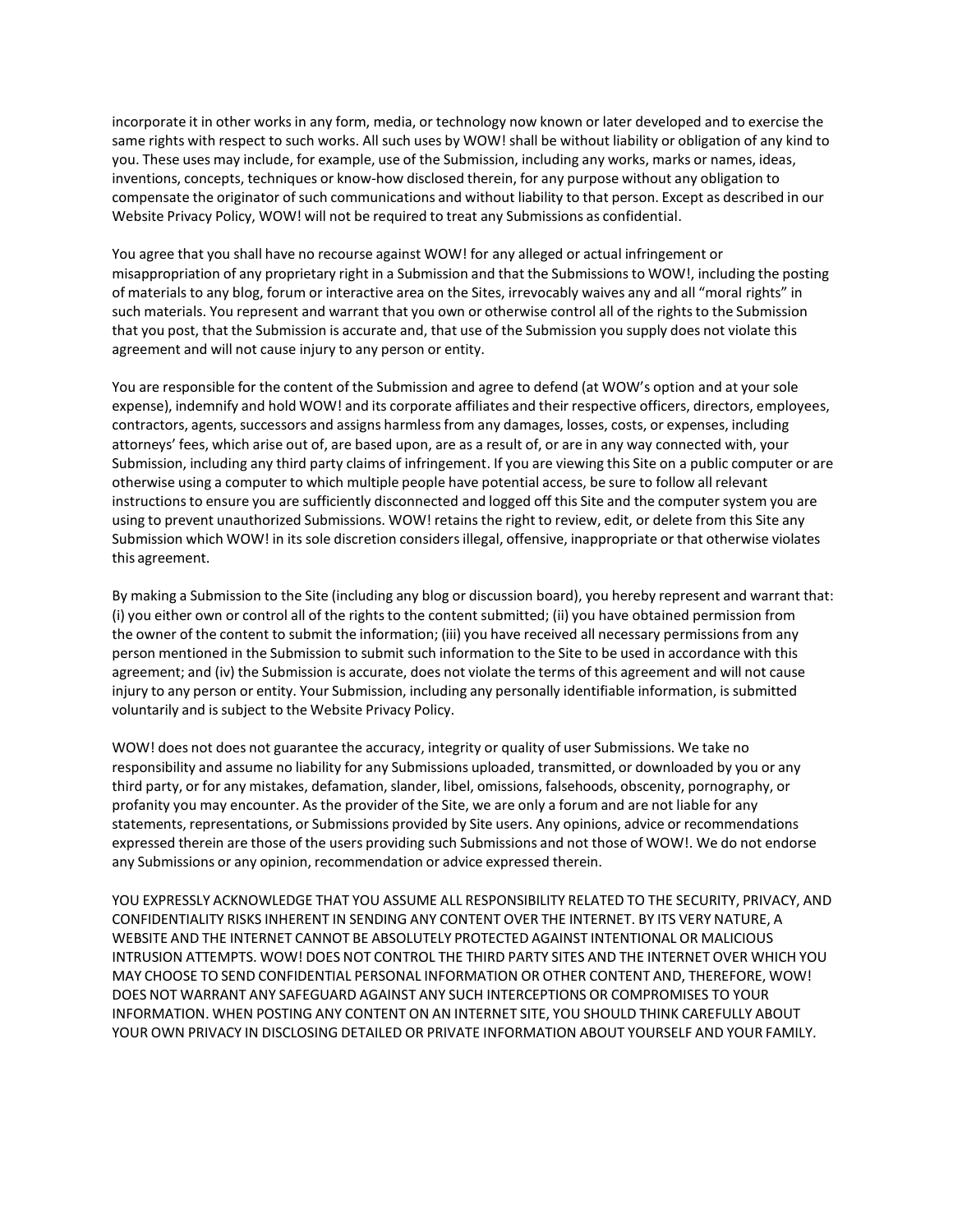# **Digital Millennium Copyright Act Policy**

## **and Procedure for Making Claims of Copyright Infringement**

WOW! is committed to complying with U.S. copyright and related laws. WOW! reserves the right to terminate, in appropriate circumstances, the service provided to any customer or user in accordance with the Digital Millennium Copyright Act (DMCA) and other applicable laws and regulations. WOW! will terminate the subscriptions of repeat copyright infringers. WOW!'s copyright compliance policies do not affect any other rights WOW! may have under law or contract.

## **DMCANotification**

If you are a copyright owner or an agent of a copyright owner and you believe that your rights under U.S. copyright law have been infringed, you may submit a Notification pursuant to the DMCA. After receiving a compliant Notification regarding infringing material residing on WOW!'s network(s), WOW! will, to the extent required by applicable law, remove or disable access to the material that is alleged to be infringing and take reasonable steps to promptly notify the subscriber that WOW! hasremoved or disabled accessto the material.

After receiving Notifications regarding repeated infringement through unauthorized file sharing, including peer-topeer file sharing, relating to a specific subscriber account, WOW! will take action to prevent repeated infringement. Such action may include temporary or permanent termination of the subscriber account.

Under the DMCA, anyone who knowingly makes misrepresentations regarding alleged copyright infringement may be liable to WOW!, the alleged infringer, and the alleged copyright owner for damagesincurred as a result of the misrepresentation.

You may direct DMCA Notifications to WOW!'s Designated Agent using the following information: Kathryn E. Ford Wide Open West 7887 E. Belleview Ave. Ste 1000 Englewood, CO 80111

Email: DMCA@wowinc.com Telephone number: (888) 852-9735 Fax number: (630) 536-3108

## **Contents of Notification**

In order to be effective under the DMCA, the Notification must (i) be in writing, and (ii) provided to the Designated Agent of WOW!.

In order for such a complaint to be effective under the DMCA, the Notification must include the following:

- 1. A physical or electronic signature of a person authorized to act on behalf of the owner of an exclusive right that is allegedly infringed.
- 2. Identification of the copyrighted work claimed to have been infringed, or, if multiple copyrighted works at a single online site are covered by a single Notification, a representative list of such works at that site.
- 3. Identification of the material that is claimed to be infringing or to be the subject of infringing activity and that is to be removed or accessto which isto be disabled, and information reasonably sufficient to permit the service provider to locate the material.
- 4. Information reasonably sufficient to permit the service provider to contact the complaining party, such as an address, telephone number, and if available, an electronic mail address at which the complaining party may be contacted.
- 5. A statement that the complaining party has a good faith belief that use of the material in the manner complained of is not authorized by the copyright owner, its agent, or the law.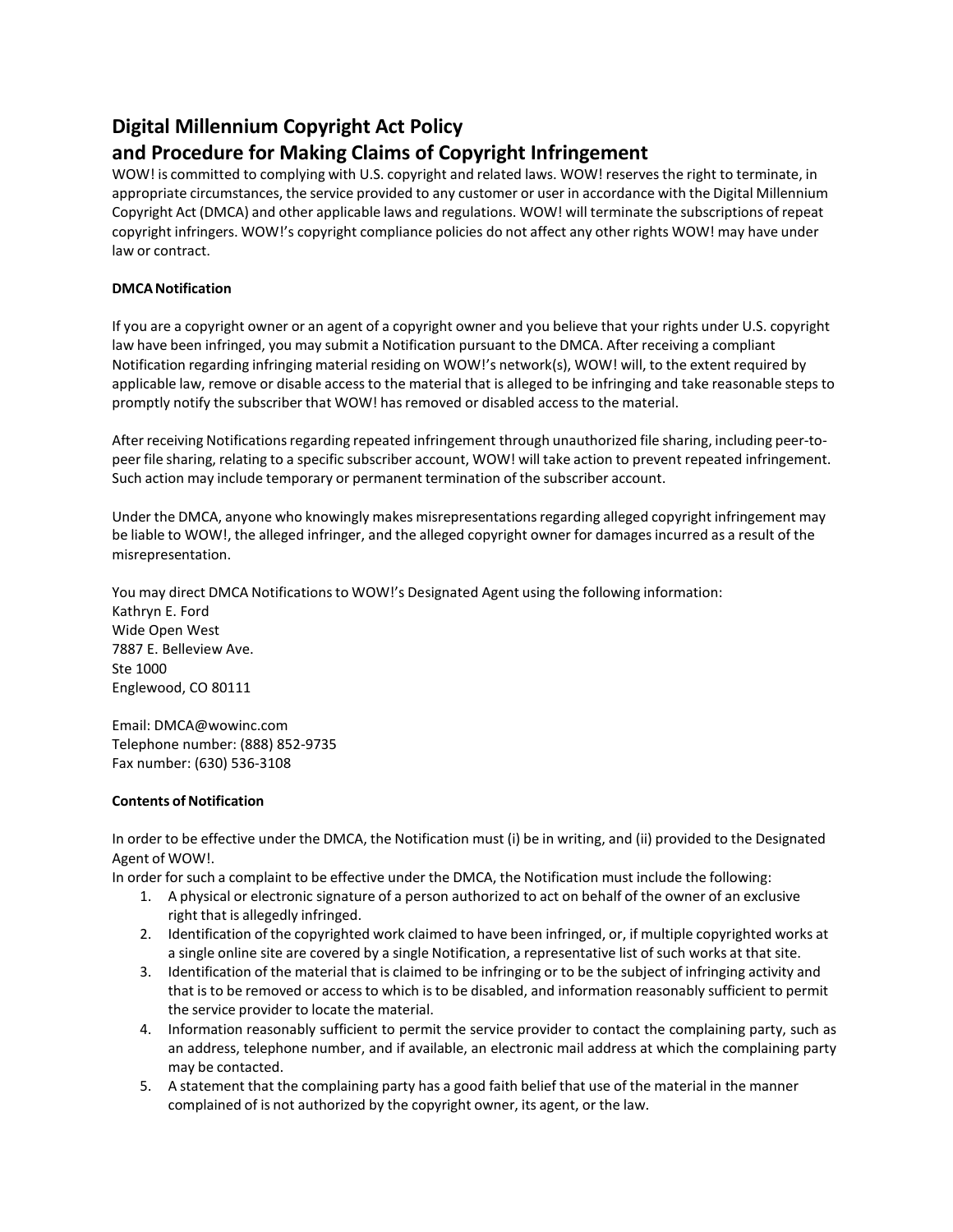6. A statement that the information in the Notification is accurate, and under penalty of perjury, that the complaining party is authorized to act on behalf of the owner of an exclusive right that is allegedly infringed.

Upon receipt of the written Notification containing the information described in 1 through 6 above, WOW! will, in accordance with applicable law:

- 1. Remove or disable access to the material that is alleged to be infringing; and
- 2. Take reasonable steps to promptly notify the subscriber that it has removed or disabled access to the material.

## **Contents of Counter Notification**

If a notice of copyright infringement has been filed against you, you may file a Counter Notification with WOW's Designated Agent. In order to be effective, a Counter Notification must be written and include substantially the following:

- 1. A physical or electronic signature of the subscriber.
- 2. Identification of the material that has been removed or to which access has been disabled and the location at which the material appeared before it was removed or access to it was disabled.
- 3. A statement under penalty of perjury that the subscriber has a good faith belief that the material was removed or disabled as a result of mistake or misidentification of the material to be removed or disabled.
- 4. The subscriber's name, address, and telephone number, and a statement that the subscriber consentsto the jurisdiction of Federal District Court for the judicial district in which the addressislocated, or if the subscriber's addressis outside of the United States, for any judicial district in which the service provider may be found, and that the subscriber will accept service of processfrom the person who provided Notification or an agent of such person.

Upon receipt of a Counter Notification containing the information as outlined in 1 through 4 above, WOW! will, in accordance with applicable law:

- 1. Promptly provide the complaining party with a copy of the Counter Notification; and
- 2. Replace the removed material or cease disabling accessto the material within 10 to 14 business days following receipt of the Counter Notification, unless WOW's Designated Agent first receives notice from the complaining party that an action has been filed seeking a court order to restrain alleged infringing party from engaging in infringing activity relating to the material on WOW's system or network.

NOTE: Under the DMCA, claimants who make misrepresentations concerning copyright infringement may be liable for damages incurred as a result of the removal or blocking of the material, court costs, and attorneys fees. See Title 17, United States Code, Section 512(d).

NOTE: The information on this page is provided to you for informational purposes only, and is not intended aslegal advice. If you believe your rights under U.S. Copyright law have been infringed, you should consult an attorney.

#### **No Warranties**

THE SERVICE IS PROVIDED ON AN "AS IS" AND "AS AVAILABLE" BASIS. WOW! MAKES NO WARRANTIES OF ANY KIND REGARDING THE SERVICE, EXPRESS OR IMPLIED, AND SPECIFICALLY DISCLAIMS, WITHOUT LIMITATION, ANY WARRANTIES OF MERCHANTABILITY, FITNESS FOR A PARTICULAR PURPOSE, TITLE OR NONINFRINGEMENT.

WOW! MAKES NO REPRESENTATIONS ABOUT THE SUITABILITY, RELIABILITY, AVAILABILITY, TIMELINESS, LACK OF VIRUSES OR OTHER HARMFUL COMPONENTS AND ACCURACY OF THE SERVICE OR THE INFORMATION CONTAINED WITHIN THE SERVICE (INCLUDING ANY PRODUCTS, SERVICES AND RELATED GRAPHICS CONTAINED WITHIN THE SERVICE) FOR ANY PURPOSE.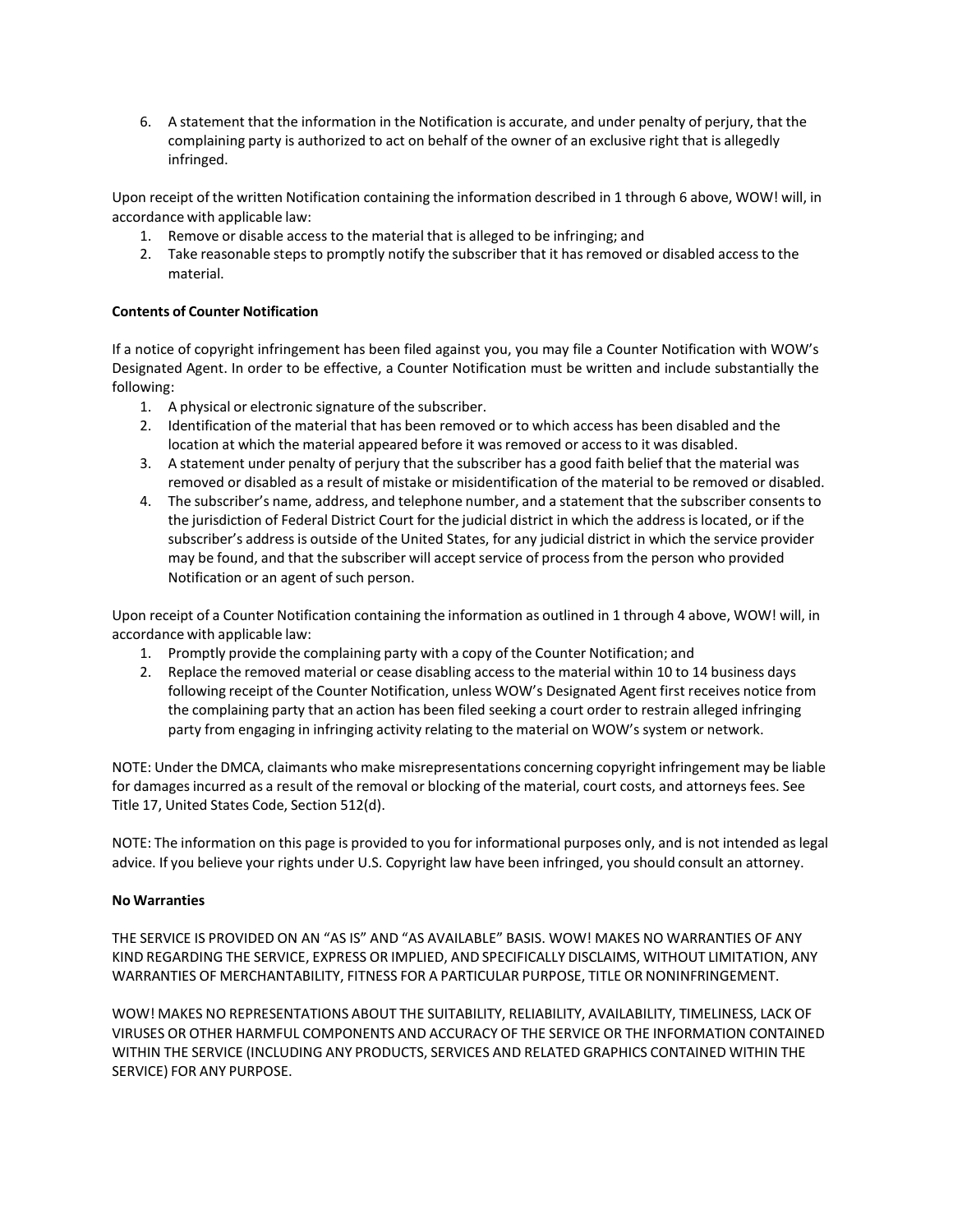THE INFORMATION, SOFTWARE, PRODUCTS, MERCHANDISE AND SERVICES INCLUDED IN OR AVAILABLE THROUGH THE WOW! SERVICE MAY INCLUDE INACCURACIES OR TYPOGRAPHICAL ERRORS. CHANGES ARE PERIODICALLY MADE TO THE SERVICE AND TO THE INFORMATION THEREIN. WOW! AND/OR ITS AFFILIATES AND SUPPLIERS MAY MAKE IMPROVEMENTS AND/OR CHANGES IN THE SERVICE AT ANY TIME. ADVICE OR INFORMATION RECEIVED THROUGH THE SERVICE SHOULD NOT BE RELIED UPON FOR PERSONAL, MEDICAL, LEGAL OR FINANCIAL DECISIONS AND YOU SHOULD CONSULT AN APPROPRIATE PROFESSIONAL FOR SPECIFIC ADVICE TAILORED TO YOUR SITUATION.

## **Limitation of Liability**

YOU ASSUME TOTAL RESPONSIBILITY FOR YOUR USE OF THE SERVICE. BECAUSE OF THE NUMBER OF POSSIBLE SOURCES OF INFORMATION AVAILABLE THROUGH THE WEBSITE, AND THE INHERENT HAZARDS AND UNCERTAINTIES OF ELECTRONIC DISTRIBUTION, THERE MAY BE INTERRUPTIONS, DELAYS, OMISSIONS, INACCURACIES, OR OTHER PROBLEMS WITH SUCH INFORMATION. IF YOU RELY ON THIS WEBSITE OR ANY MATERIAL AVAILABLE THROUGH THIS WEBSITE, YOU DO SO AT YOUR OWN RISK. YOU UNDERSTAND THAT YOU ARE SOLELY RESPONSIBLE FOR ANY DAMAGE TO YOUR COMPUTER SYSTEM OR LOSS OF DATA THAT RESULTS FROM ANY MATERIAL AND/OR DATA DOWNLOADED FROM OR OTHERWISE PROVIDED THROUGH THIS WEBSITE.

WOW! SHALL NOT BE LIABLE UNDER ANY THEORY, WHETHER BASED ON CONTRACT, TORT, NEGLIGENCE, STRICT LIABILITY OR OTHERWISE, EVEN IF WOW! OR ANY OF ITS AFFILIATES, MEMBERS, EMPLOYEES OR SUPPLIERS HAS BEEN ADVISED OF THE POSSIBILITY OF DAMAGES, TO ANY USER OR ANY OTHER THIRD PARTY FOR ANY INCIDENTAL, DIRECT, INDIRECT, SPECIAL, OR CONSEQUENTIAL DAMAGES OF ANY KIND, INCLUDING BUT NOT LIMITED TO ANY LOSS OF USE, LOSS OF BUSINESS OR LOSS OF PROFIT, ARISING IN ANY MANNER FROM OR RELATING IN ANY WAY TO THE SERVICE AND ANY PRODUCTS, MERCHANDISE, INFORMATION OR OTHER SERVICE PROVIDED THROUGH THE SERVICE OR ON THE INTERNET GENERALLY. BECAUSE SOME STATES DO NOT ALLOW THE EXCLUSION OR LIMITATION OF CERTAIN CATEGORIES OF DAMAGES, THE ABOVE LIMITATION MAY NOT APPLY TO YOU. IN SUCH STATES, THE LIABILITY OF WOW! AND ITS AGENTS AND LICENSORS IS LIMITED TO THE FULLEST EXTENT PERMITTED BY SUCH STATE LAW. YOU AGREE THAT THE LIABILITY OF WOW! (INCLUDING ITS PARENTS, SUBSIDIARIES, AND AFFILIATES) AND ITS AGENTS AND LICENSORS, IF ANY, ARISING OUT OF ANY KIND OF LEGAL CLAIM IN ANY WAY CONNECTED TO THE WEBSITE SHALL NOT EXCEED THE AMOUNT YOU PAID TO WOW! FOR THE USE OF THE WEBSITE.

## **Indemnification**

YOU AGREE TO INDEMNIFY, DEFEND, AND HOLD HARMLESS WOW! (INCLUDING ALL OF ITS OFFICERS, DIRECTORS, EMPLOYEES, AGENTS, LICENSORS, SUPPLIERS AND ANY THIRD- PARTY INFORMATION PROVIDERS) AGAINST ALL CLAIMS, LOSSES, EXPENSES, DAMAGES AND COSTS (INCLUDING REASONABLE ATTORNEY FEES) RESULTING FROM ANY BREACH OF THIS AGREEMENT OR UNAUTHORIZED USE OF THIS WEBSITE. YOUR INDEMNIFICATION OBLIGATION SHALL SURVIVE THE TERMINATION OF THIS AGREEMENT. AT OUR ELECTION, WE RESERVE THE RIGHT TO ASSUME THE EXCLUSIVE DEFENSE AND CONTROL OF ANY MATTER SUBJECT TO INDEMNIFICATION BY YOU AND YOU AGREE TO COOPERATE WITH WOW! IN CONNECTION WITH ITS DEFENSE.

## **Registration Information and Accessto Certain Services**

To obtain accessto certain services on our Site or to obtain accessto certain services as a subscriber to our products and services, you may be required to register or otherwise provide certain information to us. As part of any such registration or other process, you may be required to select a user name and a password. You agree that the information you supply during that registration or other process will be accurate and complete and that you will not register under the name of, nor attempt to enter the Service under the name of, another person. WOW! reserves the right to reject or terminate any user name that, in its judgment, it deems offensive. ANY INFORMATION PROVIDED TO US BY YOU IN CONNECTION WITH REGISTERING TO ACCESS CERTAIN PARTS OF THIS WEBSITE IS VOLUNTARY ON YOUR PART. YOU CAN ACCESS OTHER PARTS OF THIS WEBSITE WITHOUT PROVIDING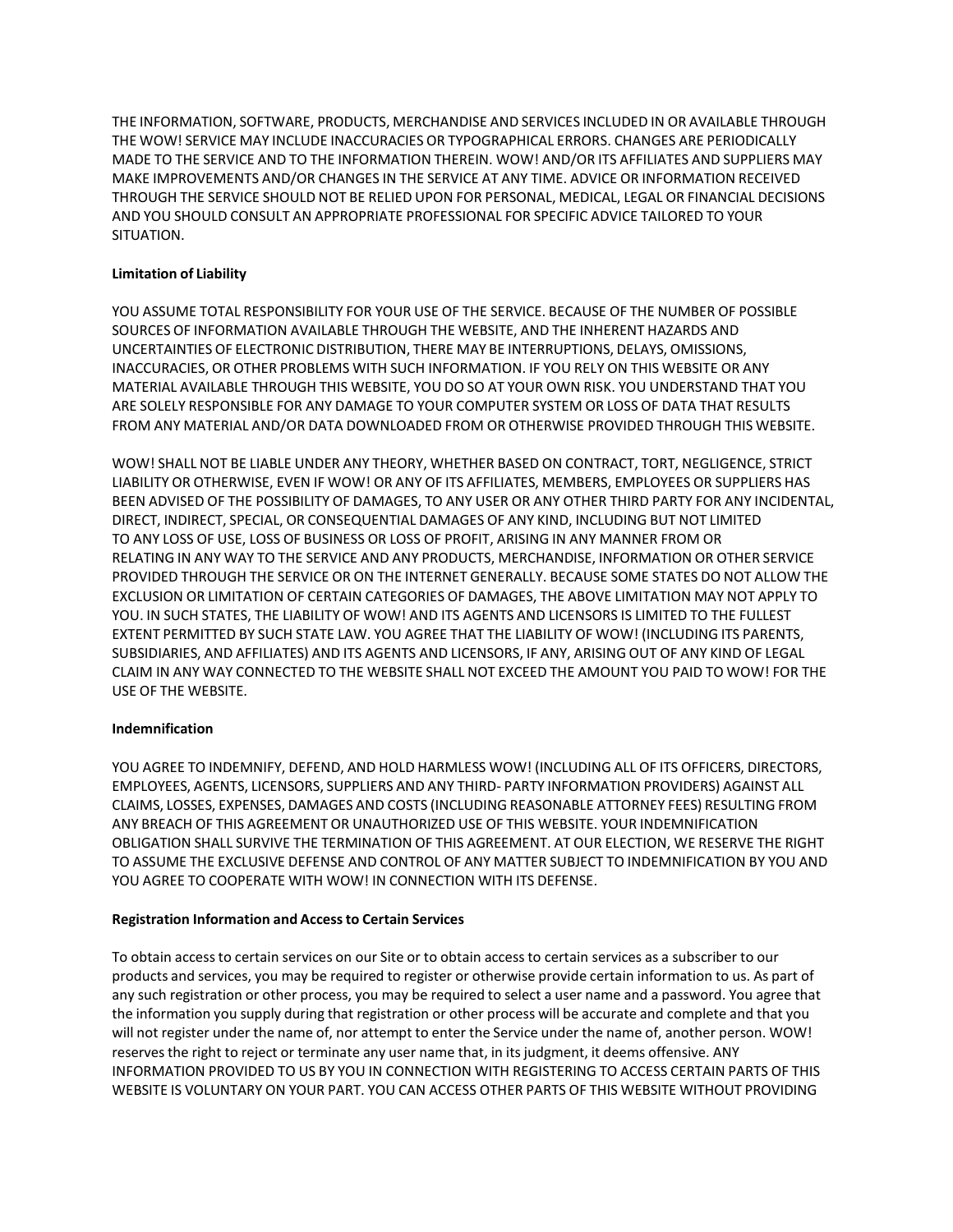ANY PERSONAL INFORMATION TO US. You will be responsible for preserving the confidentiality of your password and will notify us of any known or suspected unauthorized use of your account.

As part of its video service, WOW! may provide for online or remote accessto certain programming and other content, which may be accessed by authorized WOW! customers by use of a computer, or a mobile access or similar device (the "Online Content"). You (and members of your household) are allowed accessto the Online Content by use of a WOW! password (or other similar credentials). You should take special care to maintain the confidentiality of your password and other credentials, as password sharing with persons outside of your immediate household (that would allow those persons accessto the Online Content) is prohibited. The availability ofsuch Online Content varies depending upon your service location and the level of service to which you subscribe, and is subject to change.

By accessing the Online Content, you agree and understand that: (i) your accessto Online Content issubject to the WOW! terms of service and privacy policy (the "Terms"), which are subject to change, as well as additional terms and conditionsimposed by the Online Content provider; (ii) airtime or data charges may apply and are your responsibility, so please check with your carrier; (iii) you are responsible for keeping your password and other credentials confidential, as password sharing with persons outside your household is prohibited; (iv) asfully described in the Terms, WOW! may use its system and equipment to collect, use and store information regarding your use of the service, and may disclose anonymous usage information to Online Content providers and others; and (v) WOW! may provide information about you to Online Content providersso that they can: (a) verify that you are an authorized WOW! subscriber who has authority to accessthe Online Content, and (b) identify certain characteristics about you, such as your service location. For example, we may provide to content providers information such as your WOW! subscription status, globally unique identifier, zip code and other identification information. The content providers may use and store the information for purposes of authenticating your access rights and providing Online Content to you, including, for example, professional sports programming that is subject to league blackout rules based on a viewer's zip code. The content providers may also share anonymous information regarding you that WOW! provides to them for various other commercial purposes such as selling advertising and generating ratings information for the programming. In addition, to access some Online Content, you may be re-directed to a website that is not controlled by or affiliated with WOW! (a "third party site"), and is subject to its own terms and conditions and policies.

WOW! has no responsibility for the Online Content or any other aspect of the third party site, or for the use, storage or disclosure of information that you provide to a third party. WOW! is not responsible for webcasting or any other form of transmission received from any third party or linked site nor is WOW! responsible if the third party or linked site is not working appropriately. WOW!'s provision of links or other access to a third party site does not imply endorsement by WOW! of the site or its contents, or affiliation with its operators. You are responsible for viewing and abiding by the privacy statements and terms of use posted at the third party sites.

## **Telephone and Email Contact from WOW!**

1. We ask that you provide us with a contact email address (which may include that of a wireless or mobile device) and telephone number (which may be your home telephone, your cell phone, or another number that you provide to us). By providing us with these contact addresses and telephone numbers, you give us express consent to email and call you for purposes that include providing you notices, marketing our services to you and providing you with transactional or informational messages about your account and services (for example, we may call or email you about a new product or promotion, or if there will be a change or interruption in your services, or if we have a question about or want to provide you with information or notices (including the Annual Subscriber Notice) concerning your services, equipment, account, billing statement or a past due invoice), and these calls may include autodialed calls, prerecorded and/or artificial voice messages. . If you provide us with an email address for purposes of receiving communications, you confirm that email is an appropriate vehicle for the delivery of notices and other information to you and WOW! may send notices to you by email, instead of (or in addition to) postal mail. You can opt out of these types of email communications and continue to receive paper copies of written notices by calling us at our toll-free number: 1-866-496-9669. You further understand and agree that: (i) certain calls and emails (such as calls to a cell phone or an email to a wireless device) may result in data or airtime charges from your carrier, which are your responsibility; (ii) you will notify us immediately if your contact email or telephone number changes; and (iii) being included in any state or federal "do not call" registry will not be sufficient to remove you from WOW!'s phone marketing list. You understand and agree that when we communicate with you by phone, the call may be recorded for quality assurance purposes. Please contact us if you do not want us to place telemarketing calls to you or send you marketing emails. You are not required to consent to our calling you with promotional messages in order to use our services. We also use an in-browser notification system, which allows us to provide our customers with messages regarding our services when they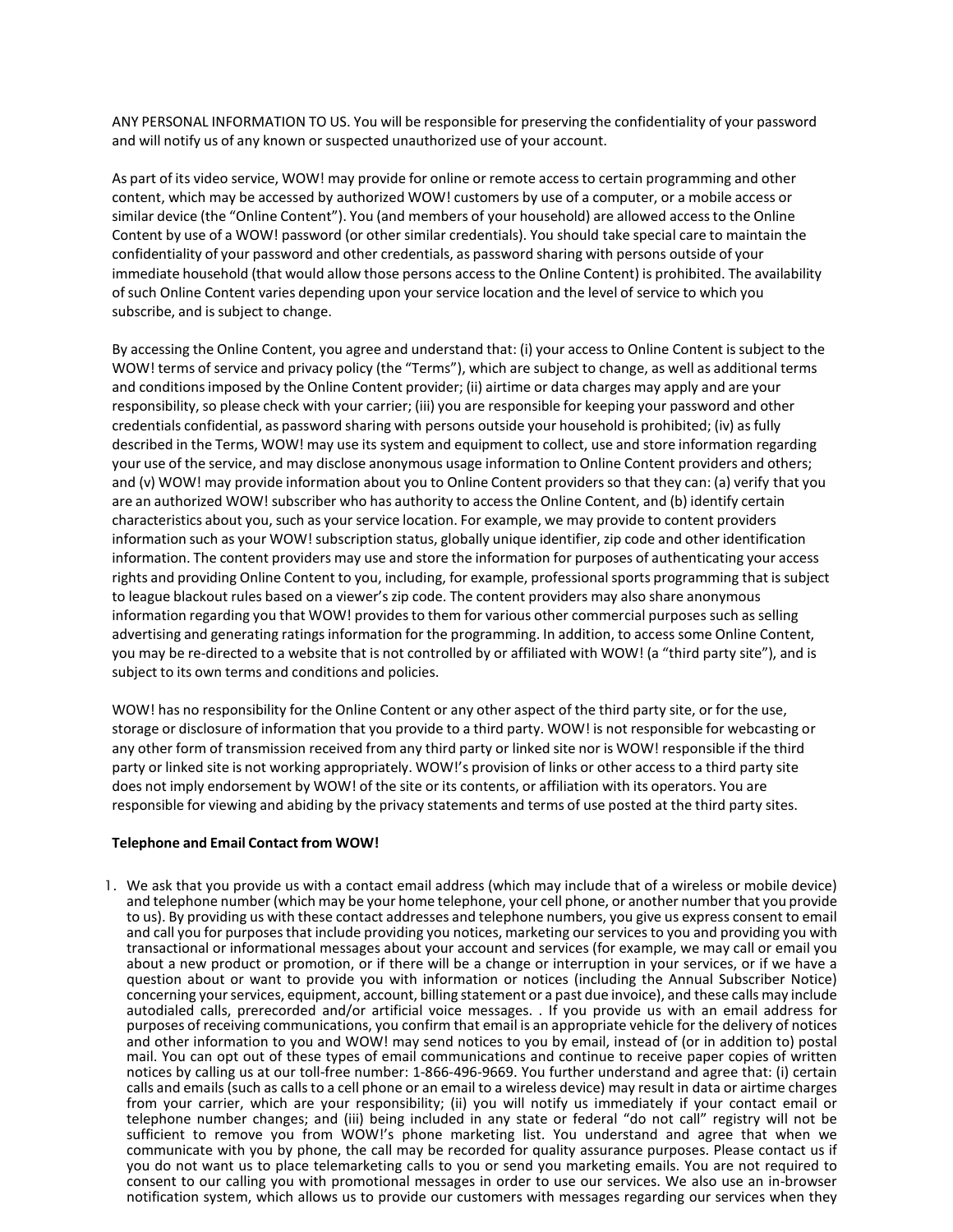#### open their Internet service browser. **Binding Arbitration**

UNLESS PROHIBITED OR RESTRICTED BY APPLICABLE LAW, ANY DISPUTE, CONTROVERSY OR CLAIM ARISING OUT OF OR RELATED TO THIS AGREEMENT, THE SITE OR THE SERVICES OR ANY OTHER ASPECT OF YOUR RELATIONSHIP WITH WOW!, WHETHER BASED IN CONTRACT, STATUTE, REGULATION, ORDINANCE, TORT (INCLUDING, BUT NOT LIMITED TO, FRAUD, MISREPRESENTATION, FRAUDULENT INDUCEMENT, NEGLIGENCE, OR ANYOTHER INTENTIONAL TORT), OR ANY OTHER LEGAL OR EQUITABLE THEORY (A "DISPUTE"), AT THE ELECTION OF EITHER PARTY, SHALL BE RESOLVED BY BINDING ARBITRATION COMMENCED WITHIN ONE (1) YEAR FROM THE DATE OF THE OCCURRENCE OF THE EVENT OR FACTS GIVING RISE TO THE DISPUTE UNDER THE THEN - CURRENT COMMERCIAL ARBITRATION RULES OF THE AMERICAN ARBITRATION ASSOCIATION (OR ANY CONSUMER RULES ADOPTED BY THE AMERICAN ARBITRATION ASSOCIATION TO WHICH BOTH PARTIES AGREE), EXCEPT THAT EITHER PARTY MAY SEEK EQUITABLE OR INJUNCTIVE RELIEF ONLY IN AN APPROPRIATE COURT OF LAW OR EQUITY.

The partiesintend that the term "dispute" be interpreted as broadly as possible and to include: (i) claims based on events that occurred prior to the date of this or any prior Agreement, (ii) claims that arose before this or any prior Agreement (including, but not limited to, claims relating to advertising); (iii) claims that are currently the subject of purported class action litigation in which you are not a member of a certified class; and (iv) claims that may arise after the termination of this Agreement. Notwithstanding the foregoing, either party may bring an individual action in small claims court, if the claim is not aggregated with the claim of any other person and if the amount in controversy is properly within the jurisdiction of the small claims court. This arbitration provision also does not preclude you from bringing issuesto the attention of federal, state, or local agencies, including, for example, the Federal Communications Commission.

## *How to Initiate Arbitration*

The party initiating the arbitration proceeding may initiate the arbitration proceeding with American Arbitration Association ("AAA"), 335 Madison Ave., floor 10, New York, NY 10017-4605, 1-800-778-7879, [www.adr.org,](http://www.adr.org/) or, by separate mutual agreement between us, to another arbitration organization. You may deliver any required or desired notice to WOW! by mail at: WOW! Internet, Cable & Phone, Attn: Legal Department, 7887 E. Belleview Ave. Ste. 1000, Englewood, CO 80111. If there is a conflict between this arbitration provision and the rules of the arbitration organization chosen, this arbitration provision shall govern. If the arbitration organization selected will not enforce this arbitration provision as written, it cannot serve as the arbitration organization to resolve the dispute. If thissituation arises, the parties shall agree on a substitute arbitration organization. If the parties are unable to agree, the partiesshall mutually petition a court of appropriate jurisdiction to appoint an arbitration organization that will enforce this arbitration provision as written. If there is a conflict between this arbitration provision and the rest of this Agreement, this arbitration provision shall govern.

## *Arbitration Procedures*

This Arbitration Provision shall be governed by the Federal Arbitration Act. Arbitrationsshall be administered by AAA pursuant to its Consumer Arbitration Rules(the "AAA Rules") as modified by the version of this Arbitration Provision that is in effect when you notify WOW! about your Dispute. You can obtain the AAA Rules from the AAA by visiting its website [\(www.adr.org\)](http://www.adr.org/) or calling itstoll-free number (1-800-778-7879). If there is a conflict between this Arbitration Provision and the rest of this Agreement, this Arbitration Provision shall govern. If there is a conflict between this Arbitration Provision and the AAA rules, this Arbitration Provision shall govern. If the AAA will not administer a proceeding under this Arbitration Provision as written, the partiesshall agree on a substitute arbitration organization. If the parties cannot agree, the parties shall mutually petition a court of appropriate jurisdiction to appoint an arbitration organization that will administer a proceeding under this Arbitration Provision as written applying the AAA Consumer Arbitration Rules. A single arbitrator will resolve the Dispute. Unless you and WOW! agree otherwise, any arbitration hearing will take place at a location convenient to you in the area where WOW! conducts businessthat is nearest to where you reside. The arbitrator will honor claims of privilege recognized by law and will take reasonable stepsto protect customer account information and other confidential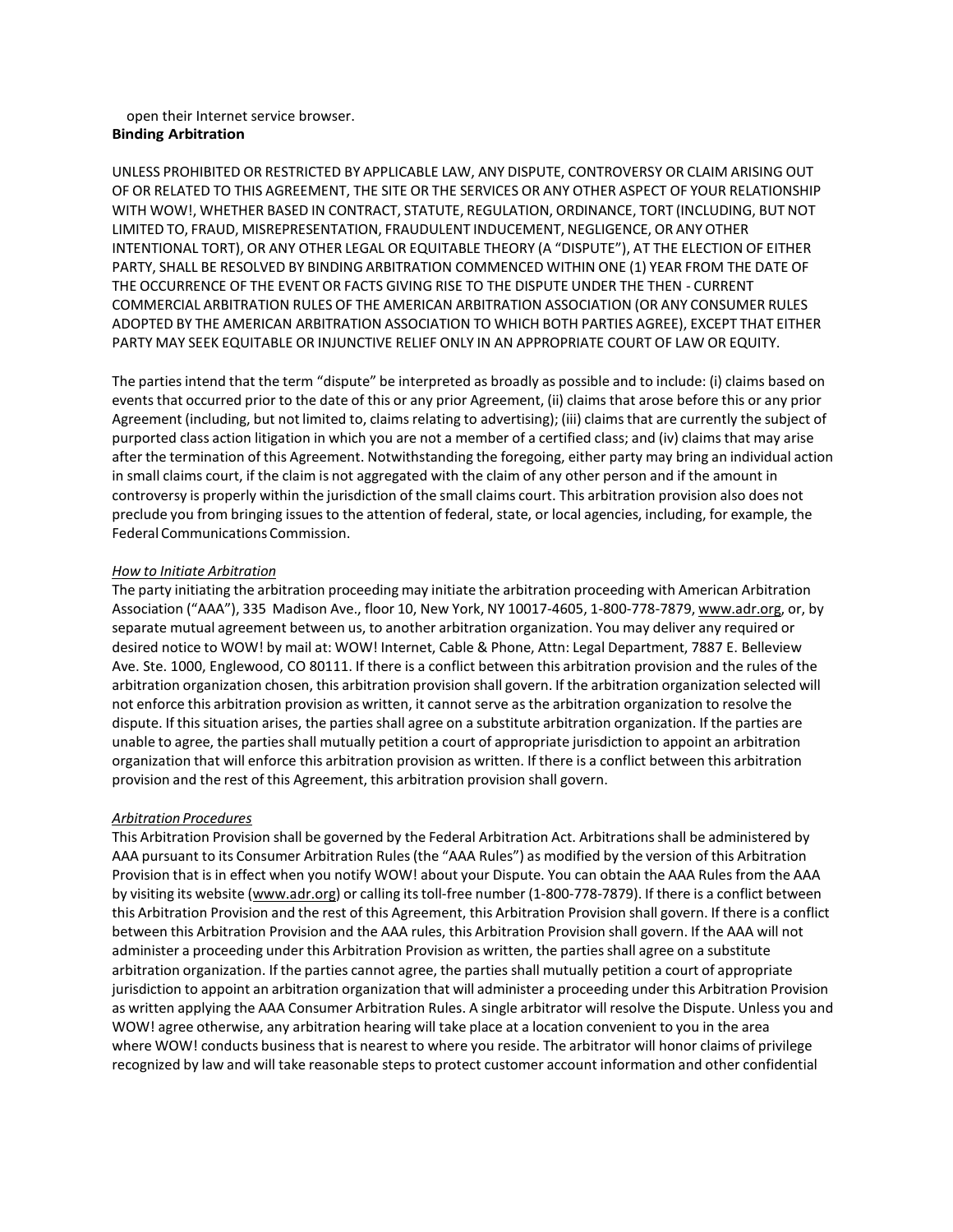or proprietary information. The arbitrator shall issue a reasoned written decision that explains the arbitrator's essential findings and conclusions. The arbitrator's award may be entered in any court having jurisdiction over the parties only if necessary for purposes of enforcing the arbitrator's award. An arbitrator's award that has been fully satisfied shall not be entered in any court.

#### *Waiver of Class Actions and Collective Relief*

THERE SHALL BE NO RIGHT OR AUTHORITY FOR ANY CLAIMS TO BE ARBITRATED OR LITIGATED ON A CLASS ACTION, JOINT OR CONSOLIDATED BASIS OR ON BASES INVOLVING CLAIMS BROUGHT IN A PURPORTED REPRESENTATIVE CAPACITY ON BEHALF OF THE GENERAL PUBLIC (SUCH AS A PRIVATE ATTORNEY GENERAL), OTHER SUBSCRIBERS, OR OTHER PERSONS. THE ARBITRATOR MAY AWARD RELIEF ONLY IN FAVOR OF THE INDIVIDUAL PARTY SEEKING RELIEF AND ONLY TO THE EXTENT NECESSARY TO PROVIDE RELIEF WARRANTED BY THAT INDIVIDUAL PARTY'S CLAIM. THE ARBITRATOR MAY NOT AWARD RELIEF FOR OR AGAINST ANYONE WHO IS NOT A PARTY. THE ARBITRATOR MAY NOT CONSOLIDATE MORE THAN ONE PERSON'S CLAIMS, AND MAY NOT OTHERWISE PRESIDE OVER ANY FORM OF A REPRESENTATIVE OR CLASS PROCEEDING. THIS WAIVER OF CLASS ACTIONS AND COLLECTIVE RELIEF IS AN ESSENTIAL PART OF THIS ARBITRATION PROVISION AND CANNOT BE SEVERED FROM IT. THE REMAINING PORTIONS OF THIS ARBITRATION PROVISION ARE NOT ESSENTIAL PARTS OF THIS ARBITRATION PROVISION AND CAN BE SEVERED FROM IT BY A COURT OF COMPETENT JURISDICTION.

#### *Arbitration Fees and Costs*

If your claim seeks more than \$75,000 in the aggregate, the payment of the AAA's fees and costs will be governed by the AAA rules. If your claims seek less than \$75,000 in the aggregate, the payment of the AAA's fees and costs will be WOW!'s responsibility. However, if the arbitrator finds that your Dispute was frivolous or brought for an improper purpose (as measured by the standards set forth in Federal Rule of Civil Procedure 11(b)), the payment of the AAA's fees and costs shall be governed by the AAA Rules and you shall reimburse WOW! for all fees and costs that were your obligation to pay under the AAA Rules. You may hire an attorney to represent you in arbitration. You are responsible for your attorneys' fees and additional costs and may only recover your attorneys' fees and costs in the arbitration to the extent that you could in court if the arbitration is decided in your favor. Notwithstanding anything in this Arbitration Provision to the contrary, WOW! will pay all fees and coststhat it is required by law to pay.

## *Survival*

This Arbitration Provision will survive the termination or expiration of this Agreement.

## *Other Court Actions; Waiver of Trial by Jury*

In the event this entire arbitration provision is determined to be illegal or unenforceable for any reason, or if a claim is brought in a dispute that is found by a court to be excluded from the scope of this arbitration provision, you and WOW! have each agreed to waive, to the fullest extent allowed by law, any trial by jury. YOU AGREE THAT ANY PERMITTED COURT PROCEEDING BETWEEN WOW! AND YOU FOR ANY PURPOSE CONCERNING THIS AGREEMENT OR THE PARTIES' OBLIGATIONS HEREUNDER SHALL BE BROUGHT EXCLUSIVELY IN A FEDERAL OR STATE COURT OF COMPETENT JURISDICTION SITTING IN COLORADO. ANY SUCH CAUSE OF ACTION OR CLAIM YOU MAY HAVE WITH RESPECT TO THE SITE OR SERVICE MUST BE COMMENCED WITHIN ONE (1) YEAR AFTER THE CLAIM OR CAUSE OF ACTION ARISES OR SUCH CLAIM OR CAUSE OF ACTION IS BARRED. If you are a user of or subscriber to WOW! cable, Internet or phone services, please refer to the Binding Arbitration section of the WOW! terms applicable to your service, which appliesto any Dispute (as defined in that agreement) between you and WOW! for those services, available here: [www.wowway.com/experience/terms-and-conditions.](http://www.wowway.com/experience/terms-and-conditions)

WHETHER IN COURT OR IN ARBITRATION, YOU AND WE AGREE TO WAIVE THE RIGHT TO A TRIAL BY JURY.

#### **Miscellaneous**

The Terms constitute the whole legal agreement between you and WOW! and govern your use of the WOW! Web Services, and completely replace any prior agreements between you and WOW! in relation to the WOW! Web Services. WOW's failure to insist upon or enforce strict performance of any provision of this Agreement shall not